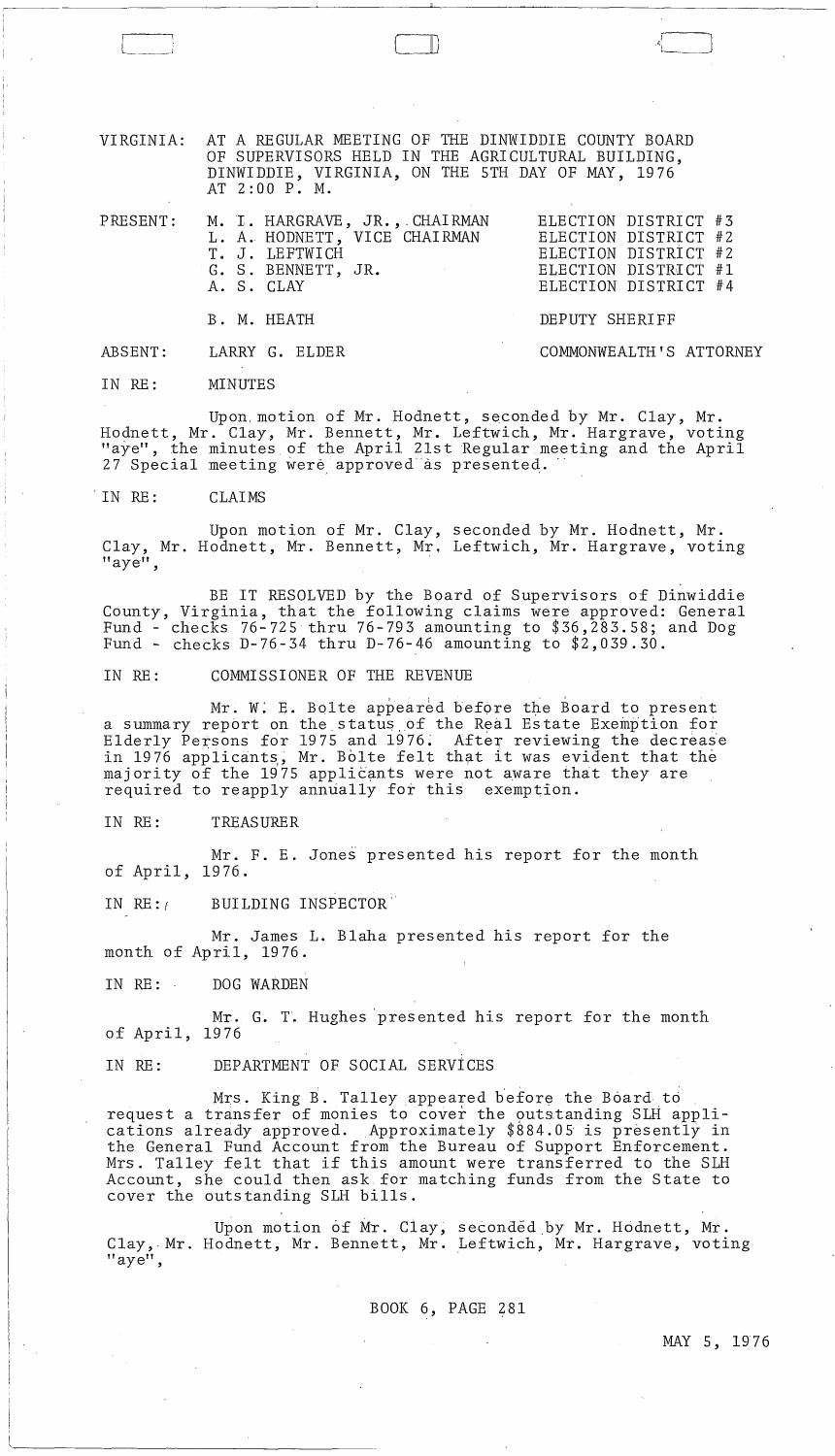BE IT RESOLVED by the Board of Supervisors of Dinwiddie County, Virginia, that \$884.05 from the Bureau of Support Enforcement be transferred from the General Fund Account to the SLH Account, pending the availabillty of State matching funds, to cover outstanding SLH bills which have already been approved.

#### IN RE: SUPERINTENDENT OF SCHOOLS

Mr. T. W. Newsom, Superintendent of Schools, appeared before the Board to present the revised 76-77 School Board budget and answer any questions they might have.

### IN RE: CRATER ALCOHOL SAFETY ACTION PROGRAM

Mr. Cleveland M. Regis, III, Project Coordinator. of the Crater Alcohol Safety Action Program, appeared before the Board to present a brief summary of the Alcohol Safety Action Program, and to request their approval as a participating locality to enter into the Operational Phase of the Program. Mr. Regis stated that the program, which has been semi-operational since February, is self-supporting from fees collected and should be no cost to the County.

Upon motion of Mr. Hodnett, seconded by Mr. Leftwich, Mr. Hodnett, Mr. Leftwich, Mr. Bennett, Mr. Clay, Mr. Hargrave, voting "aye",

BE IT RESOLVED by the Board of Supervisors of Dinwiddie County, Virginia, that the Chairman is hereby authorized to sign the approval of the operational phase of the Alcohol Safety Action Program of the Crater District.

IN RE: AWARD OF BID -- FORD VOLUNTEER FIRE DEPARTMENT HOUSE

Mr. Wayne Cook of the Ford Volunteer Fire Departmentappeared before the Board to present a list of additional items to the base bids already presented, and to comment as to which ones the Department felt were needed at the present time, It was the general feeling of the Ford Volunteer Fire Department members present that the bids were relatively equal with the price being the deciding factor. The site preparation was being worked out with another party through the County Administrator, which was hoped to be settled by the May 19th meeting.

> The following bids were presented: Neal A. Barnes Construction Company Walthall Construction Company R. J. Beasley Construction Company Rada and Saunders \$32,150 34,800 33,390 44.275

Upon motion of Mr. Bennett, seconded by Mr. Leftwich, Mr. Bennett, Mr. Leftwich, Mr. Clay, Mr. Hodnett, Mr. Hargrave, voting "aye", the contract for the Ford Volunteer Fire Department House was awarded to Neal A. Barnes Construction Company for \$32,150, with the assurance of a completion date within 10 weeks of the site preparation.

#### IN RE: ADDITIONAL CONSIDERATIONS -- FORD FIRE HOUSE BID

Upon motion of Mr. Bennett, seconded by Mr. Hodnett, Mr. Bennett, Mr. Hodnett, Mr. Clay, Mr. Leftwich, Mr. Hargrave, voting "aye",

BE IT RESOLVED by the Board of Supervisors of Dinwiddie County, Virginia, that the additional items to the base bid are approved as follows:

 $\begin{array}{cc} \mathcal{F}^{\text{max}} & \mathcal{F}^{\text{max}} \\ \mathcal{F}^{\text{max}} & \mathcal{F}^{\text{max}} \\ \mathcal{F}^{\text{max}} & \mathcal{F}^{\text{max}} \end{array}$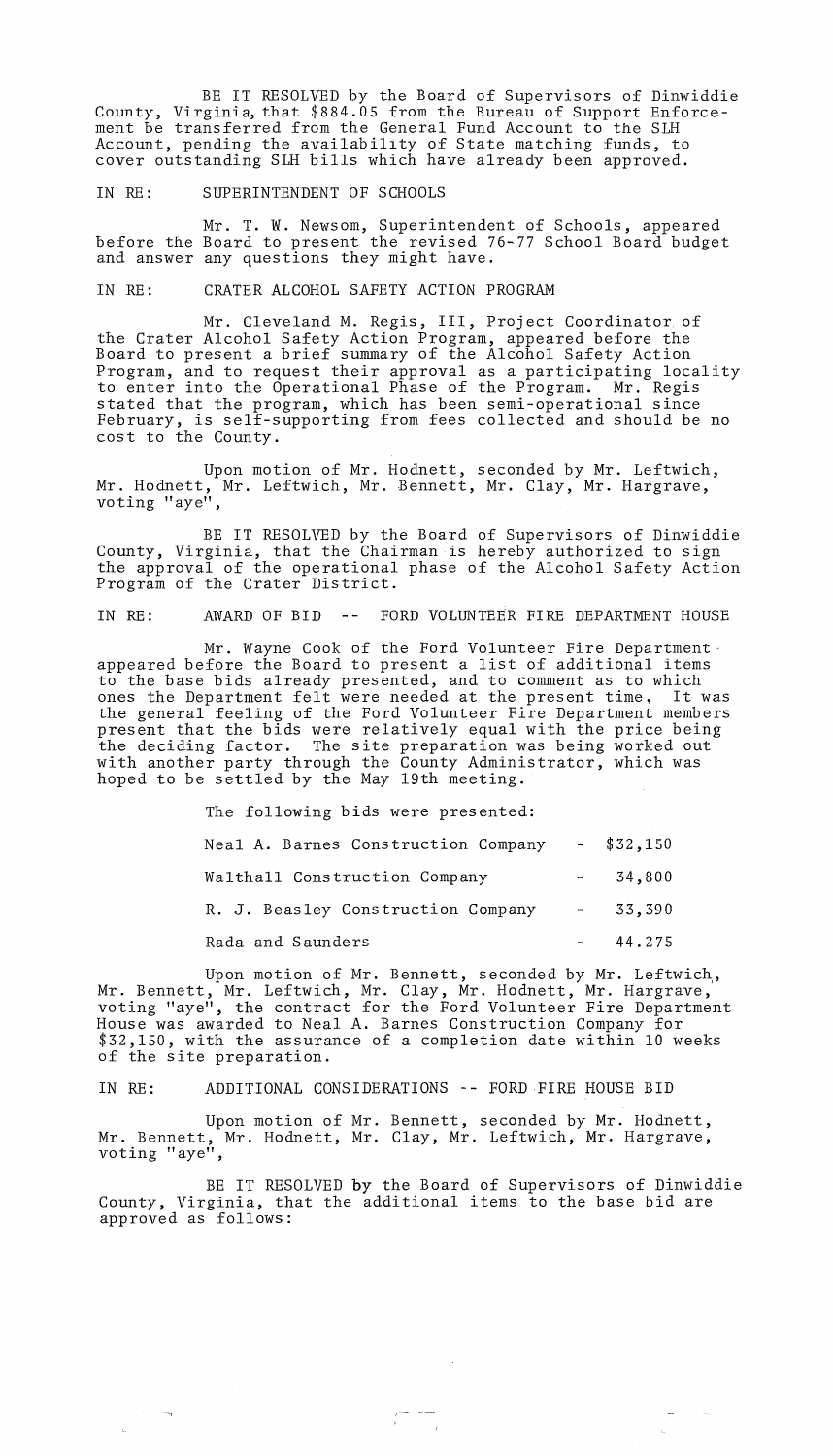| Ceiling Sheet Rock and Insulation |                     | $\frac{1}{2}$ and $\frac{1}{2}$ | \$435.00   |
|-----------------------------------|---------------------|---------------------------------|------------|
| Painting Materials (inside & out) |                     |                                 | 850.00     |
| Pump & Materials                  |                     |                                 | 550.00     |
| Meeting Room Wall                 |                     |                                 | 325.00     |
| Septic Tank installed             |                     |                                 | 520.00     |
| Electrical Material               |                     |                                 | $-1300.00$ |
|                                   | $\alpha=1$<br>Total |                                 | \$3980.00  |

 $\mathsf{\mu}$ 

l

 $\bigcup$ 

AND BE IT FURTHER RESOLVED that the cost of these items not exceed \$3,980.

IN RE: 1976 ROADVIEWERS REPORT -- SUTHERLAND STATION

Mr. B. C. Medlock, Assistant Resident Engineer of the Virginia Department of Highways and Transportation, appeared before the Board to discuss the Roadviewers Report of April 30, 1976. The road viewed began at a point on Route 623 at Sutherland Station and extended in an easterly direction about .33 miles to Dead End. Mr. Medlock advised the Board that the funds for rural additions were committed 'through Fiscal year 1977-78.

Upon motion of Mr. Bennett, seconded by Mr. Leftwich, Mr. Bennett, Mr. Leftwich, Mr. Clay, Mr. Hodnett, Mr. Hargrave, voting "aye",

BE IT RESOLVED by the Board of Supervisors of Dinwiddie County, Virginia, that the 1976 Roadviewers Report is approved, and

BE IT FURTHER RESOLVED that said road is recommended to be taken into the Secondary Road System upon acquisition of the necessary right-of-ways and availability of funds.

IN RE: VIRGINIA DEPARTMENT OF HIGHWAYS AND TRANSPORTATION

Mr. B. C. Medlock appeared before the Board to answer any questions they might have.

Mr. George S. Bennett, Jr. presented a petition from citizens on Route 707 requesting that it be hard surfaced. Mr. Medlock advised that it would be considered when funds were available.

Mr. Bennett stated that he had been contacted by citizens on Route 723 asking the status of their road to be hard surfaced. He also requested that the, Highway Department furnish a list stating the status of eligible roads now proposed to be hard~surfaced. Mr. Medlock stated that such a list would be sent when the Department's 1976-77 budget was prepared.

Mr. L. A. Hodnett advised Mr. Medlock that he had been contacted by several citizens concerned with the condition of Route 601 near Lake Chesdin.

Mr. Hargrave requested that the ditches on the Halifax Road be considered for improvement due to flooding. hazards in heavy rains.

IN RE: HONEYWELL MAINTENANCE CONTRACT -- ADMINISTRATION BUILDING

Mr. John C. Shotton of Honeywell, Inc. appeared to review what maintenance had been done under the existing maintenance contract and to present a proposal for maintenance on the new Administration and to present a proposar for maintenance on the new Administration<br>Building. He advised the Board that if they entered into a contract before June 15, 1976, they would avoid the 8% increase scheduled for the new fiscal year.

> $\cdots$ BOOK' 6,'PAGE 282  $\mathcal{O}(\frac{1}{\sqrt{2}})$

> > $\mathcal{A}(\mathcal{A})$  and  $\mathcal{A}(\mathcal{A})$

MAY 5, 1976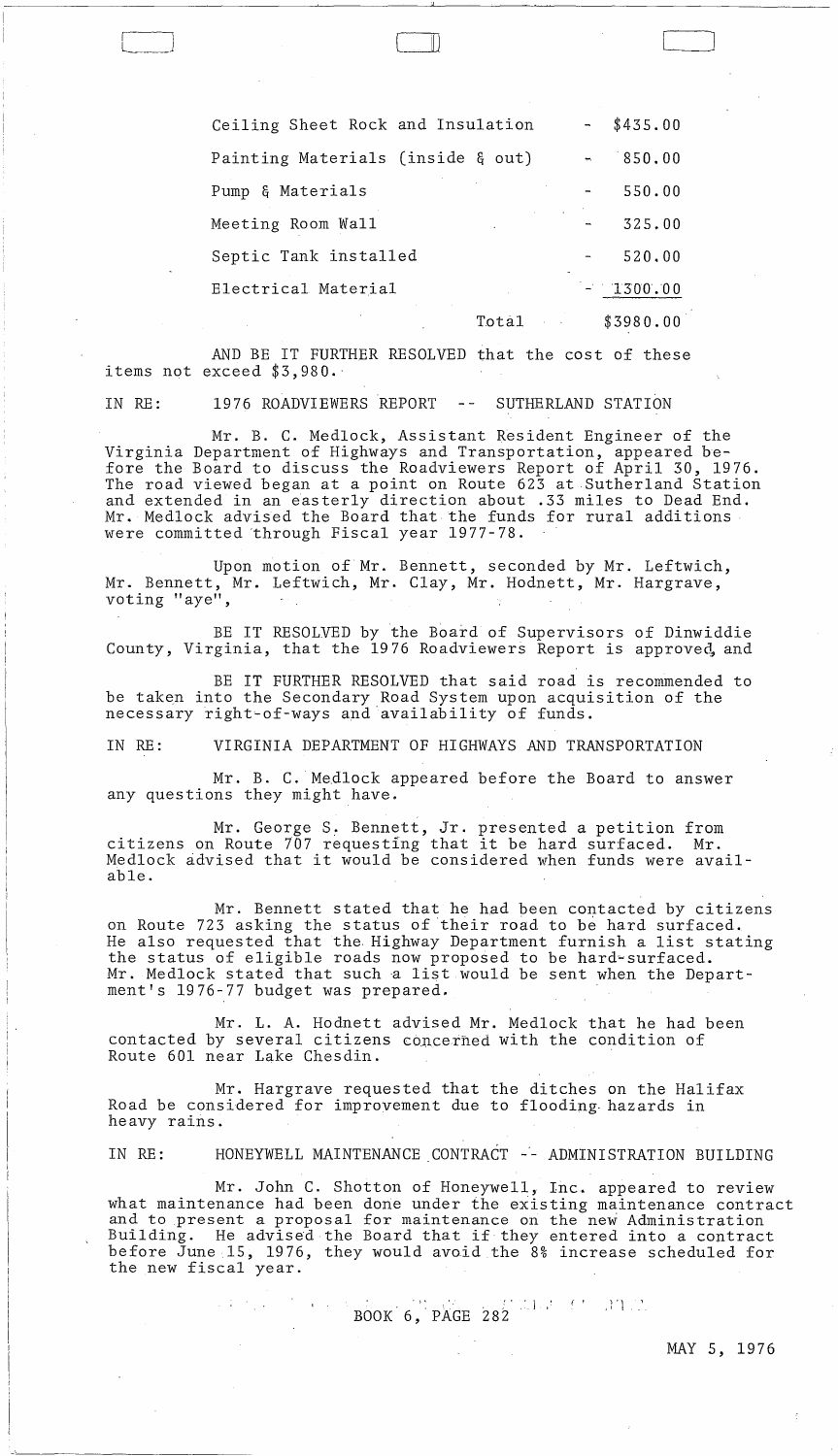The Board agreed to review the proposal and make a decision at the June 17th meeting.

IN RE: PIEDMONT SOIL AND WATER CONSERVATION DISTRICT COMMISSION -- PROPOSED DIVISION

Mr. Joseph C. McKinney, District Conservationist and Mr. Paul F. Myers, Director and Dinwiddie representative to the Piedmont Soil and Water Conservation District Commission, appeared before the Board to review their proposal to break from the Piedmont Soil and Water Conservation District Commission and form their own district with Petersburg. The Dinwiddie representative felt that the needs of Dinwiddie County did not coincide with those of the other counties and that a separate district with Petersburg would be most beneficial, and further requested that the Board approve their petition to withdraw from the present district.

Upon motion of Mr. Clay, seconded by Mr. Leftwich, Mr. Clay, Mr. Leftwich, Mr. Bennett, Mr. Hodnett, Mr. Hargrave, voting "aye", the County Administrator was authorized to sign the following petition:

# PETITION TO MODIFY OR RELOCATE DISTRICT BOUNDARIES OR CREATE NEW DISTRICTS

To The Virginia Soil and Water Conservation Commission

Pursuant to the Soil Conservation District Law, Title 21, Chapter 1, Code of Virginia, 1950, as amended, the governing bodies of the

> Piedmont Soil and Water Conservation District  $SWCD$  and/or county and/or city

> > Dinwiddie County and the

City of Petersburg<br>respectfully petitions the Commission to:

Divide Dinwiddie County from the Piedmont District and relocate and define the boundaries of the Piedmont District; and include the City of Petersburg within a district with Dinwiddie County and define the boundaries of the new district encompassing Dinwiddie County and the City of Petersburg.

We further represent that:

FIRST: That there is need, in the interest of the public health, safety, and welfare for the soil and water conservation district to function in the territory described in the petition, evidenced as follows:

- 1. It is highly desirable to re-draw the SWC district boundaries to correspond with the boundaries of State Planning District 19.
- 2. This action will create more compatible districts which will function more efficiently to meet the needs of the people of the districts. Petersburg and Dinwiddie are similar in topography and in social and economic problems.
- 3. Conservation problems are similar in Dinwiddie and the City of Petersburg, but very different from the problems of Nottoway, Amelia, and Prince Edward area.
- 4. News coverage comes from Petersburg.
- 5. This re~drawing of district boundaries will enhance cooperation among the people within the new districts because the problems and opportunities of the people will be similar, thus leading to greater cooperation and understanding.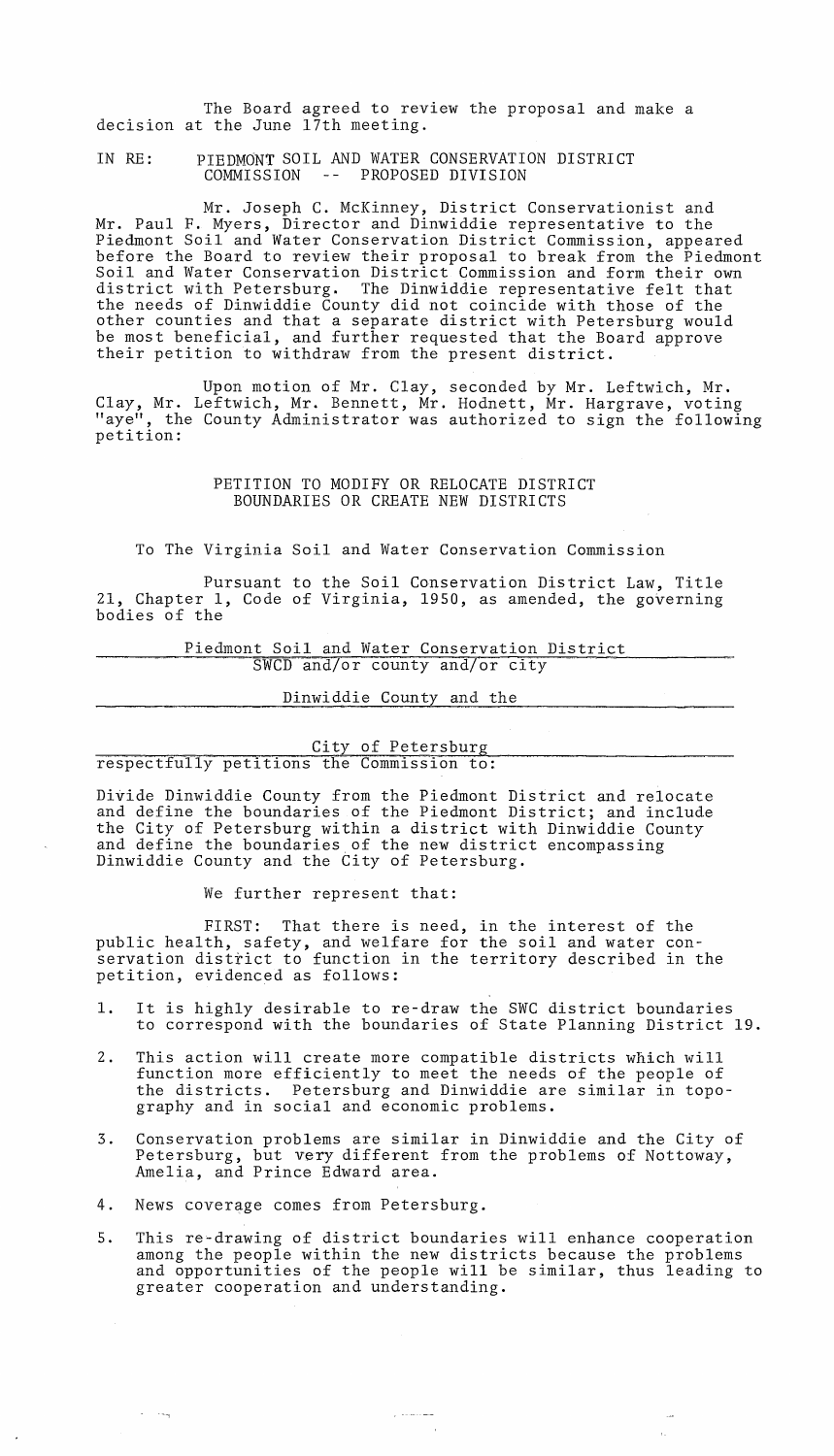-~-~~-~ ] --- SECOND: That the territory proposed to be included within the districts includes substantially the following: the districts includes substantially the follow Piedmont District - Lands lying within the boundaries of Amelia, Nottoway and Prince Edward Cpunties including incorporated towns. Appomattox River District - Lands lying within the boundaries of Dinwiddie County, including incorporated towns, and the City of Petersburg. THIRD: That the name of the said districts shall be respectively Appomattox River District  $\overline{\text{Soil}}$  and Water Conservation District(s). WHEREFORE, the petitioners respectfully request that the Commission duly define the boundaries for such districts; that a hearing be held within the territory so defined on the question of the proposed action; and that the Commission determine that the action proposed by the petitioners be effectuated. This action authorized at an official meeting of Petersburg City Council on (name of governing body) Attest: (Sig.)\_, \_\_\_\_\_\_ ~ \_\_\_\_\_\_ ~~~ \_\_ ~----\_\_\_\_\_\_\_\_ \_\_ (Ti tIe) This action authorized at an official meeting of Piedmont District Board on (name of governing body)  $(Sig.)$ Attest: This action authorized at official meeting of Dinwiddie County Board of Supervisors on May 5, 1976 (name of governing body) Attest: (Sig.) W. C. Knott, County Administrator . . , ... (Title) This action authorized at an official meeting of on (name of governing body) (S ig .') ~~~,.......,..,...~~--....,,-;;:~-=--::---'"~-~~--c---- (Ti tIe) Attest: IN RE: CHANGE ORDER FOR ROAD -- ADMINISTRATION BUILDING Mr. Hodnett moved that the proposal for the change order on the access road to the Administration Building be accepted from W. F. Hamm in the amount of \$588.50. There was no second. Mr. Hodnett and Mr. Hargrave voted "aye". Mr. Clay and Mr. Bennett voted "nay". Mr. Leftwich abstained. There being a tie vote, the Chairman stated that unless the matter was brought up at the next meeting, the access road would remain as previously approved. IN RE: SUPPLEMENT NO. 2 -- DINWIDDIE COUNTY CODE Upon motion of. Mr. Hodnett, seconded by Mr. Leftwich, Mr. Hodnett, Mr. Leftwich, Mr. Clay, Mr. Bennett, Mr. Hargrave, voting "aye", the following resolution was adopted:

 $\mathbb{R}$  is a set  $\mathbb{R}$ 

WHEREAS, Michie City Publications Company has satisfactorily provided the County with the first updated supplement to the Dinwiddie County Code, and

BOOK 6, PAGE 283

MAY 5, 1976

 $\langle \varphi_{\rm{in}} \rangle$  ,  $\gamma$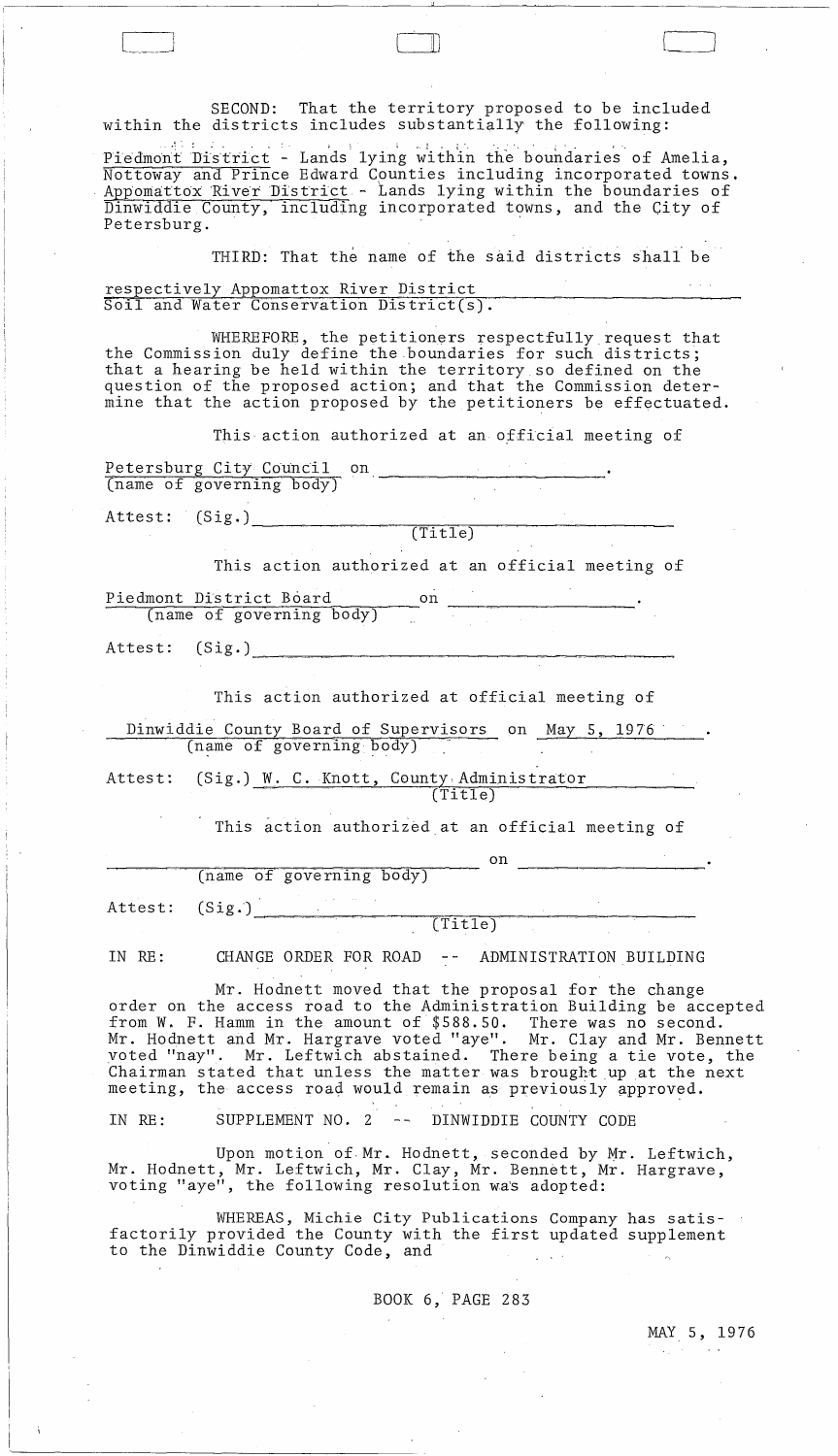WHEREAS, it would be to the County's advantage to have new ordinances and amendments updated and inserted in the County Code on a regular basis.

NOW THEREFORE BE IT RESOLVED by the Board of Supervisors of Dinwiddie County, Virginia, that as they are adopted, ordinances and amendments be sent to Michie Company for printing and insertion in the County Code.

IN RE: LAKE CHESDIN -- BOAT LANDING

Upon motion of Mr. Clay, seconded by Mr. Hodnett, Mr. Clay, Mr. Hodnett, Mr. Bennett, Mr. Leftwich, Mr. Hargrave, voting "aye",

BE IT RESOLVED by the Board of Supervisors of Dinwiddie County, Virginia, that the County Administrator is authorized to sign the following Agreement of Understanding with the Virginia Commission of Game and Inland Fisheries governing the maintenance and operation of the Boat- Landing at Lake Chesdin.

## MEMORANDUM OF UNDERSTANDING

This Agreement is entered into on this 4th day of May 1976 by the Board of Supervisors of Dinwiddie County, hereafter referred to as the County, and by the Virginia Commission of Game and Inland Fisheries, hereafter referred to as the commission.

The County agrees to the following:

- 1. Pump out the toilets as necessary.
- 2. Maintain the toilet building or buildings in a clean and sanitary condition.
- 3. Provide satisfactory trash pick-up for the entire area known as the Lake Chesdin Boat Landing.
- 4. Provide reasonable police protection as may be necessary.
- 5. Be responsible for the opening and closing of the entrance gate at times designated by the County.

The Commission agrees to the following:

--....

- 1. Construct suitable pit type sanitary facilities approved by the State and Local Health authorities.
- 2. Erect a metal gate at the intersection of State Route 601 and State Route 776 and secure permission from the Department of Highways and Transportation for construction of the gate.
- 3. Pay to the County the sum of \$60.00 per month for the period July 1, 1976 through June 30, 1977, \$70.00 per month for the period July 1, 1977 through June 30, 1978, \$80.00 per month for the period July 1, 1978 through June 30, 1979. Said monies to be used by the County to help defray expenses agreed to under the terms of this agreement.

 $\frac{1}{2}$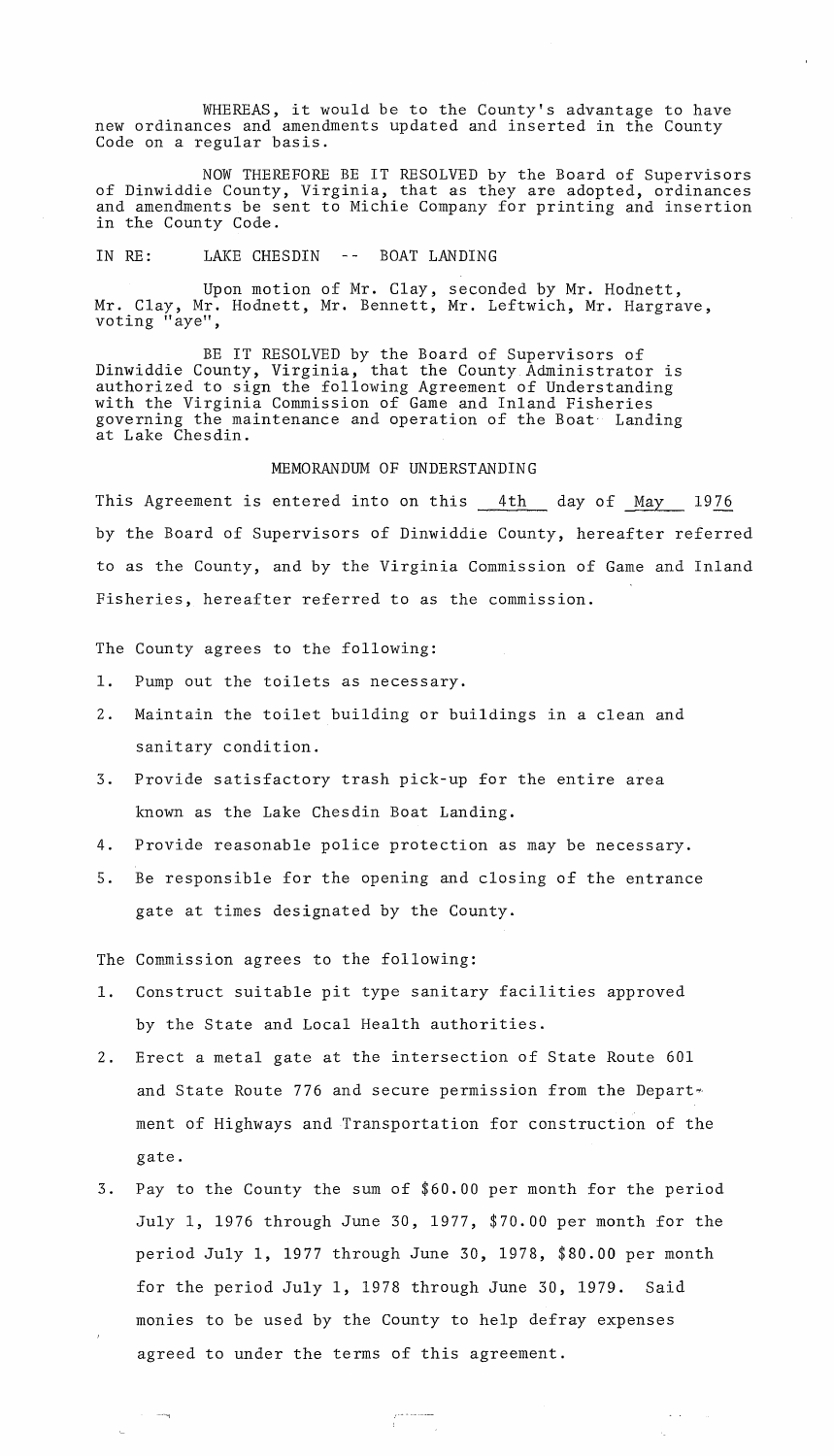This agreement shall extend for a period of 3 years from July 1, 1976 at which time it can be renewed for another period of time by mutual consent of both parties.

 $\Box$ 

Board of Supervisors of Dinwiddie County, by

\_\_ ~J\_ ~\_~~~ \_\_\_\_\_\_\_\_\_\_\_\_\_\_\_\_ \_

/s/ W. C. Knott W. C. Knott, County Administrator

Commission of Game and Inland Fisheries, by

/s/ Chester F. Phelps Chester F. Phelps, Executive Director

IN RE: APPOINTMENTS - CRATER COMPREHENSIVE HEALTH PLANNING COUNCIL

The County Administrator presented a request from the Central Virginia Health Systems Agency to appoint one consumer from the County to the Crater Comprehensive Health Planning Council. The Board desired to have more time to seek an eligible consumer and therefore asked the County Administrator to place the appointment on the May 19th Agenda.

IN RE: AMENDMENT TO THE ZONING ORDINANCE P-76-5

Mr. W. C. Scheid, Director of Planning, presented to the Board two alternative amendments to the present Article IX, Chapter 17, Section 17-63, of the Dinwiddie County Code adding cabinets, furniture and upholstery shops with conditional use permit. The Board had previously postponed action until revisions could be made.

Upon motion of Mr. Clay, seconded by Mr. Leftwich, Mr. Clay, Mr. Leftwich, Mr. Bennett, Mr. Hodnett, Mr. Hargrave, voting "aye", the Board instructed the County Administrator. to place the amendment on the May 19th agenda to allow adequate review of the alternatives presented and to communicate these alternatives for feedback from the individual concerned.

IN RE: EXECUTIVE SESSION

Upon motion of Mr. Hodnett, seconded by Mr. Clay, Mr. Hodnett, Mr. Clay, Mr. Bennett, Mr. Leftwich, Mr. Hargrave, voting "aye", the Board moved into Executive Session at 4:40 P. M. The Board reconvened into Open Session at 4:55 P. M.

IN RE: EMERGENCY JOBS PROGRAM -- NEW POSITION -- TITLE VI

Upon motion of Mr. Hodnett, seconded by Mr. Clay, Mr. Hodnett, Mr. Clay, Mr. Bennett, Mr. Leftwich, Mr. Hargrave, voting "aye", the following resolution was adopted:

WHEREAS, the County of Dinwiddie is eligible to receive federal funds to employ individuals under the Emergency Jobs Program, Title VI; and

WHEREAS, during the fiscal year, 1975-1976, the County received and has successfully utilized Title VI funds in employing underemployed and unemployed individuals to serve the County; and

BOOK 6, PAGE 284

MAY 5, 1976